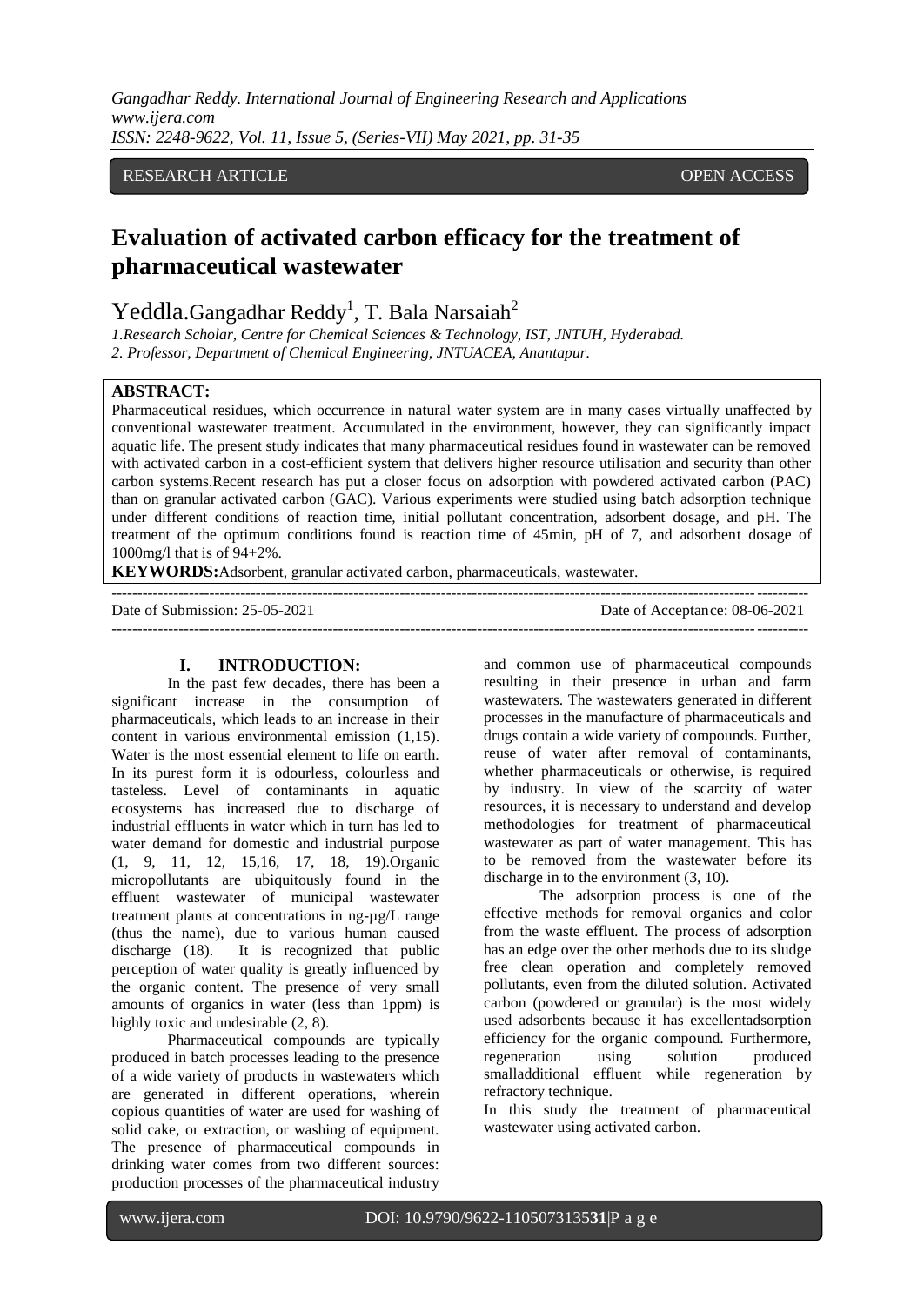### **II. MATERIALS AND METHODS:**

Pharmaceutical sample has been collected from the jeedimetla industrial estate. The initial characterization of the effluent has been done using standard methods for water and wastewater 2005 (APHA,2005).

Commercially available activated carbon has been used in this study. The four factors effect of contact time, concentration, pH and adsorbent dose have carried. The experiment performed by changing one of the parameters at a time while the other parameters were fixed. The batchadsorption tests have been carried out by shaking 250ml working solution in a stoppered conical flask. The conical flasks were placed on rotary shaking machine for one hour at 150 rpm. The progress of adsorption during the experiment was determined by removing the flask after desired contact time and analyzing the supernatant solution spectrophotometrically and APHA, 2005. Different concentration of the pollutants maintained using dilution method. Adsorption tests were performed attemperature  $29^{\circ}$ C  $\pm 2$ . The spectrophotometric readings were recorded and further calculations were doneto see the removal efficiency of the adsorbents. The removal efficiency was calculated using following formulae:

% Removal efficiency  $= (Ci - Cf) \times 100$ Cf

Where, Ci is the initial concentration of pollutant in solution and Cf is final concentration of pollutant in solution.

# **III. RESULTS AND DISCUSSION**

**Table. 1:** Initial characterization of the pharmaceutical sample

| S. No. | <b>Parameters</b> | Concentration (mg/l) |
|--------|-------------------|----------------------|
|        | pH                | $7.2 + 0.2$          |
|        | <b>COD</b>        | $1700 + 10$          |
|        | <b>TOC</b>        | $1200 + 10$          |
|        | <b>BOD</b>        | $940 + 5$            |
|        | <b>TS</b>         | $1940 + 10$          |

#### **3.1 Effect of Initial Concentration and Contact Time**

It is well-known that the pollutants concentration plays as an important role in the adsorption process, which can impel strongly the solute molecules to overcome mass transfer resistance between the liquid and the solid phases (4). Figures-1 show the effect of different initial concentrationson the adsorption capacity of GAC. As seen from the Figure the percentage of adsorption decreases with increasing initial concentrations of pollutants with AC. Almost 71.5% of COD removal was observed for 4times dilution with AC. Figure shows that the initial concentration has a marked effect on the contact time necessary to reach adsorption equilibrium. It can be found that a rapid uptake occurred for the initial concentration at 3times dilution, where over 70.4% of COD removed with AC within 45 min. Whereas, for the initial concentration of direct sample found relatively slow uptake and could be observed 46% removal with AC. At low concentration, the ratio of dye molecules to the number of available adsorption sites on adsorbent may be limited and consequently the adsorption process may mainly occur on the exterior surface. The rate of adsorption is fast in this stage, resulting in short time. With an increase in the amount of pollutant molecules, the situation changes and lots of dye molecules are probably adsorbed by the interior surface of adsorbent by pore diffusion after the adsorption of the exterior surface reaches saturation. Similar discussion has been reported by Hameed et al. for studying adsorption processes for methylene blue (5).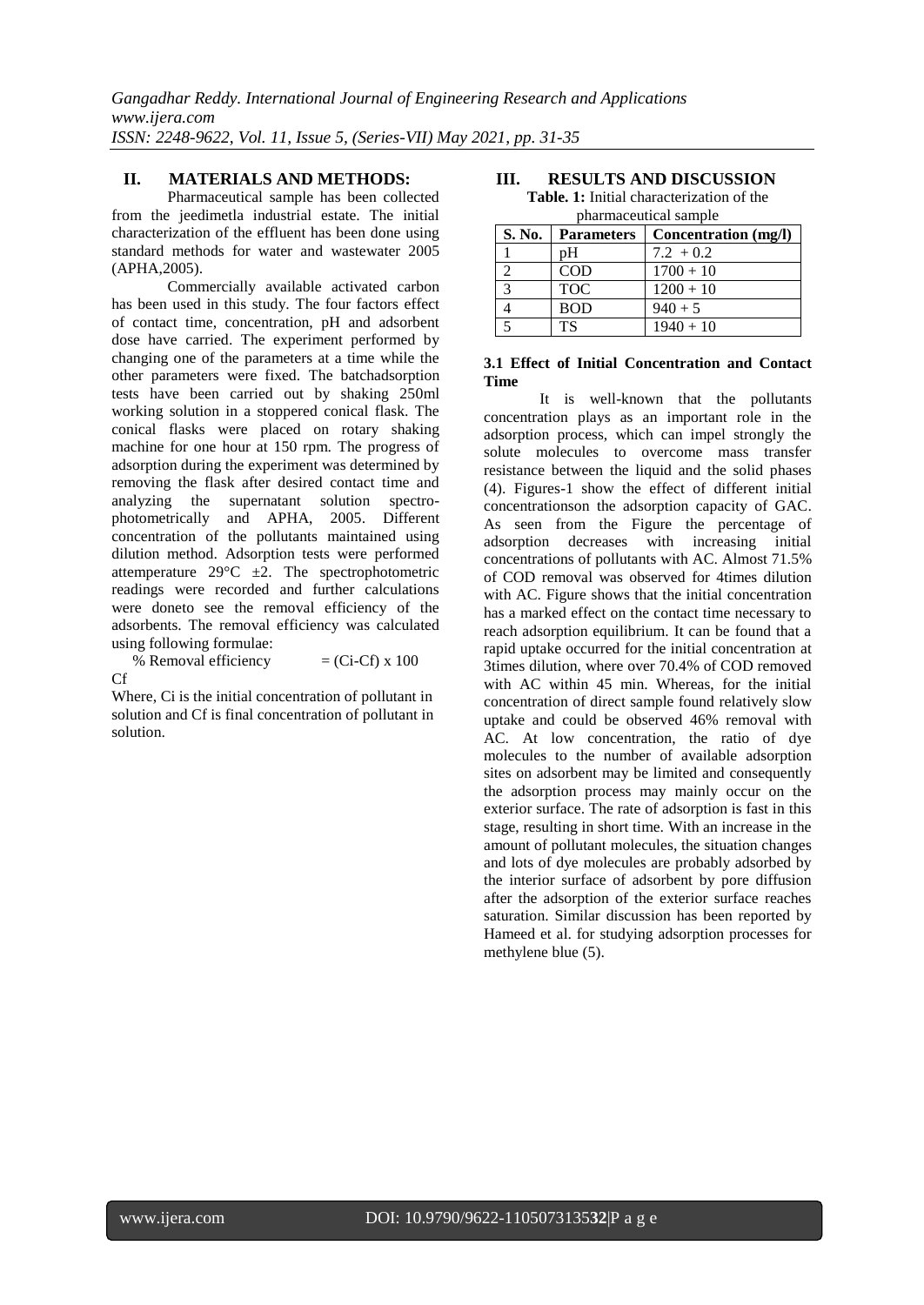*Gangadhar Reddy. International Journal of Engineering Research and Applications www.ijera.com ISSN: 2248-9622, Vol. 11, Issue 5, (Series-VII) May 2021, pp. 31-35*



**Fig-1 Effect of Initial Concentration and Contact Time**

Conditions: Volume of the sample: 250ml; Adsorbent dosage: 100mg/l; Reaction time: 15, 30, 45, 60min, Dilution: Direct, 2, 3, 4 times, pH-7.

#### **3.2 Effect of Adsorbent Dosage**

To understand the effect of adsorbent dosage and initial concentration, the adsorbent dosage varied between 100mg/l and 1000mg/l and the typical results are shown in Figure-2. As expected, an increase in adsorbent dosage leads to an increase in the percentage removal of COD Initially, a rapid enhancement of COD removal was observed with increasing the dosage from 100 to 1000 mg that is of 44 to 94.6. As the adsorbent dosage increases, the adsorbent sites available for the dye molecules also increase and consequently better adsorption (4).



**Fig-2 Effect of Adsorbent Dosage**

Conditions: Volume of the sample: 250ml; Adsorbent dosage: 100, 200, 400, 600, 800, 1000mg/l; Reaction time: 15, 30, 45min, Dilution: Direct; pH-7.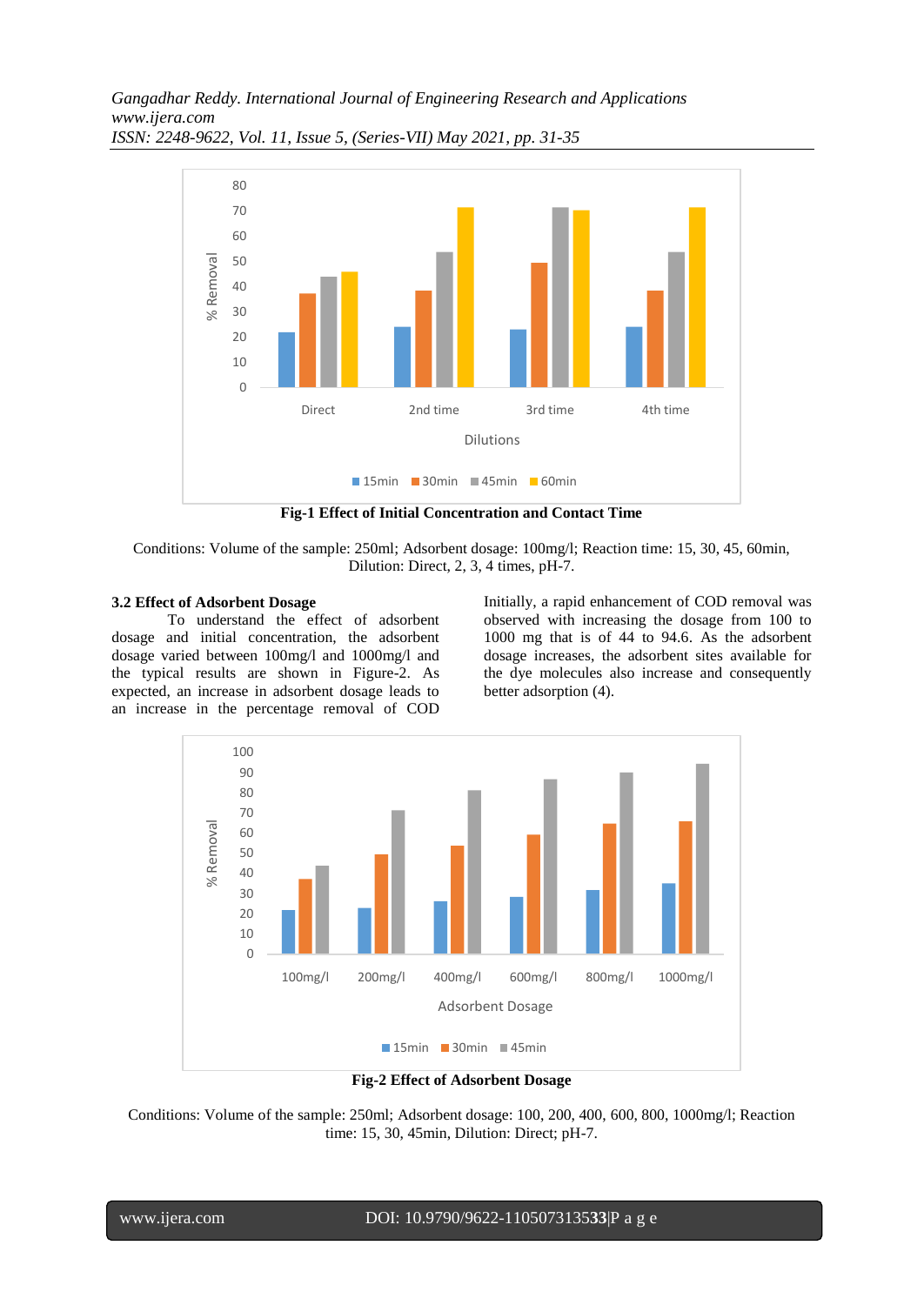#### **3.3 Effect of pH:**

The pH of the solution plays as an important factor in the adsorption process, which may alter the surface properties of the adsorbent as well as the degree of ionization of the dye. The influence of pH on the organics adsorption onto AC was studied and amount of adsorbent 1000 mg/l in the pH range of 2–11 and the results are shown in Figures. Clearly, the amount adsorbed and the percentage removal efficiency of COD on adsorbent increased as the pH of aqueous solution increased from 2 to 11. This might be due to cationics presence in its structure. In carbon-aqueous systems the potential of the surface is determined by the activity of  $H^+$  ions, which react with the carbon surface. For the carbon surface the potential determining ions are H and  $OH<sub>2</sub>$  and complex ions formed by bonding with H1 and  $OH<sub>2</sub>$ . The broken bonds along the surface of the carbon result in hydrolysis.

At low pH Carbon-  $OH + H^+$  $\text{Carbon-}OH_2^+$ At high pH  $Carbon-OH + OH^ + H_2O$ 

In our studies the rate of adsorption is high at higher pH.With the increase of pH value, the negative charge increaseson the surface of adsorbent and the surface will then exhibita cation exchange capacity (6, 7).



#### **Fig-3 Effect of pH**

Conditions: Volume of the sample: 250ml; Adsorbent dosage: 1000mg/l; Reaction time: 15, 30, 45min, Dilution: Direct; pH-2,4,6,7,8,10,11.

### **IV. CONCLUSION:**

1.The optimum reaction time, pH, and adsorbent dosage isof 45min, 7 and 1000mg/l and found the maximum removal of 94.6% of COD.

2. This study concludes that the Activated carbon is useful for the treatment of the pharmaceutical wastewater.

#### **REFERENCES:**

[1]. M.Yasmin Regina, S. Saraswathy, B.Kamal, V.Karthik, K. Muthukumaran, Removal of nickel (ii) ions from waste water using low cost adsorbents: a review, Journal of Chemical and Pharmaceutical Sciences, 2015, 1-6.

- [2]. Gre´gorio Crini, Non-conventional low-cost adsorbents for dye removal: A review, doi:10.1016/j.biortech.2005.05.001.
- [3]. [Chandrakanth Gadipelly,](http://pubs.acs.org/author/Gadipelly%2C+Chandrakanth) [Antía Pérez-](http://pubs.acs.org/author/P%C3%A9rez-Gonz%C3%A1lez%2C+Ant%C3%ADa)[González,](http://pubs.acs.org/author/P%C3%A9rez-Gonz%C3%A1lez%2C+Ant%C3%ADa) [Ganapati D. Yadav,](http://pubs.acs.org/author/Yadav%2C+Ganapati+D) [Inmaculada](http://pubs.acs.org/author/Ortiz%2C+Inmaculada)  [Ortiz,](http://pubs.acs.org/author/Ortiz%2C+Inmaculada) [Raquel Ibánez,](http://pubs.acs.org/author/Ib%C3%A1%C3%B1ez%2C+Raquel) [Virendra K. Rathod,](http://pubs.acs.org/author/Rathod%2C+Virendra+K) and [Kumudini V. Marathe,](http://pubs.acs.org/author/Marathe%2C+Kumudini+V) Pharmaceutical Industry Wastewater: Review of the Technologies for Water Treatment and Reuse, *Ind. Eng. Chem. Res.*, 2014, 53 (29), pp 11571–11592.